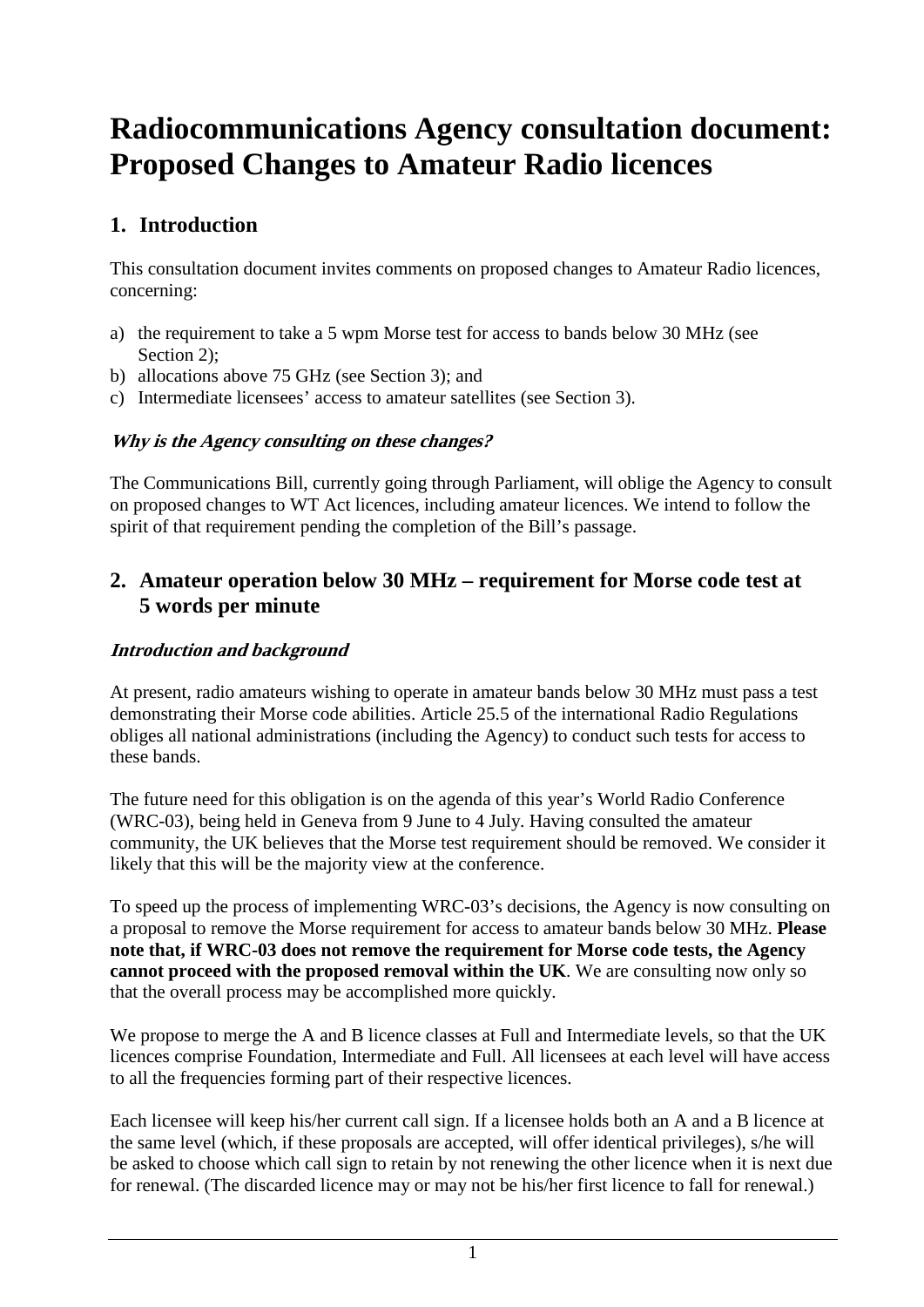## **Proposed changes to BR68**

| Title             | change to "Amateur Radio (Full) Licence Terms, Provisions and Limitations<br>Booklet BR68"                                                                                |
|-------------------|---------------------------------------------------------------------------------------------------------------------------------------------------------------------------|
| $1st$ paragraph   | change to "These terms, provisions and limitations shall be read as an integral<br>part of the Amateur Radio (Full) Licence."                                             |
| Clause $2(2)$     | delete in entirety.                                                                                                                                                       |
| Clause $2(10)(a)$ | change to "authorise any club member who holds an Amateur Radio (Full)<br>Licence to use and supervise the operation of the station on his behalf under<br>this Licence;" |
| Clause $3(1)(a)$  | delete "and" following the semicolon at the end of the clause and replace with<br>" $or$ "                                                                                |
| Clause $3(1)(b)$  | change to "a Full Amateur Radio Examination Pass Certificate issued by or on<br>behalf of the Secretary of State; or"                                                     |
| Clause $10(4)$    | delete in entirety.                                                                                                                                                       |
| Schedule          | delete "Those licensed under an Amateur Radio Licence (B) may not transmit<br>on those bands between 0.1357 and 29.700 MHz."                                              |

Notes to the Booklet:

Note (f) delete in entirety.

### **Proposed changes to BR68/I**

| Title            | change to "Amateur Radio (Intermediate) Licence Terms, Provisions and<br>Limitations Booklet BR68/I"                                        |
|------------------|---------------------------------------------------------------------------------------------------------------------------------------------|
| $1st$ paragraph  | change to "These terms, provisions and limitations shall be read as an integral<br>part of the Amateur Radio (Intermediate) Licence."       |
| Clause $2(2)$    | delete in entirety.                                                                                                                         |
| Clause $3(1)(a)$ | change to "an Amateur Radio (Novice) Examination Certificate issued by the<br>City & Guilds of London Institute; or"                        |
| Clause $3(1)(b)$ | change to "a Amateur Radio (Intermediate) Examination Pass Certificate<br>issued by or on behalf of the Secretary of State."                |
| Schedule         | delete "Those licensed under an Amateur Radio (Intermediate) Licence (B)<br>may not transmit on those bands between 0.1357 and 29.700 MHz." |
|                  |                                                                                                                                             |

Notes to the Booklet:

Note (f) delete in entirety.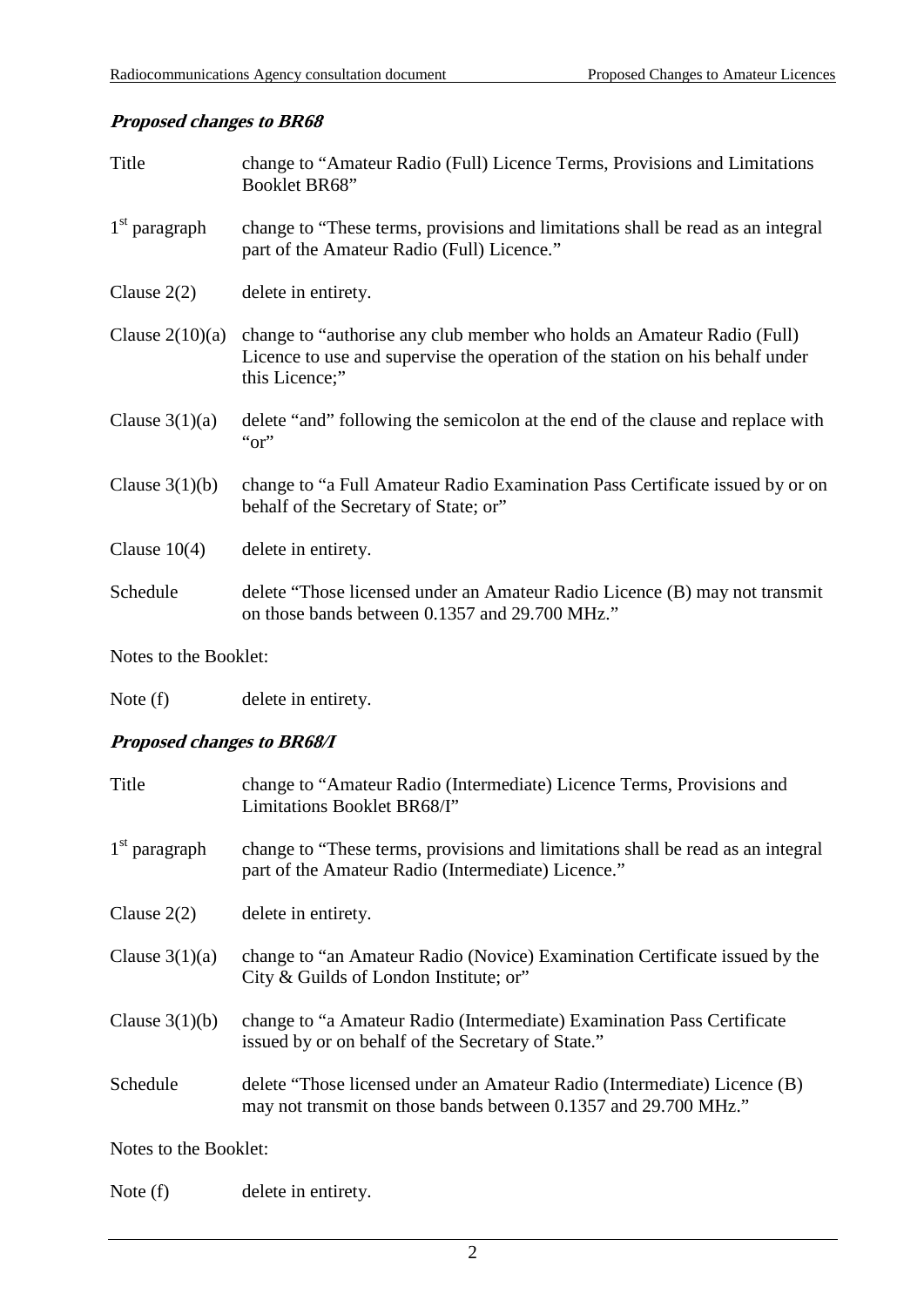# **3. Amateur frequencies above 75 GHz/Satellite operation for Intermediate licensees**

#### **Introduction and background**

The World Radio Conference 1999 made changes to amateur allocations above 75 GHz. These changes have now come into effect, and we are seeking views on how to implement them.

With the introduction of the Foundation licence, the amateur community has suggested that Intermediate licensees should have access to amateur satellites. The Agency is pleased to adopt this suggestion, the implementation of which is also covered by this consultaion. We are also taking the opportunity to align the format of the Schedules to all three licences.

#### **Proposed changes to BR68**

Change the licence schedule; a draft of the new schedule is attached as Annex 1.

#### **Proposed changes to BR68/I**

Change the licence schedule; a draft of the new schedule is attached as Annex 2.

#### **Proposed changes to BR68/F**

Change the licence schedule; a draft of the new schedule is attached as Annex 3. (This is simply a change of format to mirror the format of the Intermediate and Full licence schedules, by adding a column about the allocation to the Amateur Satellite Service. No actual changes of allocation are proposed; Foundation licensees do not have an allocation to the Amateur Satellite Service.)

## **4. Responding to the consultation**

Comments on any of the proposed changes should be made in writing or by email to:

Amateur Section Radiocommunications Agency Wyndham House 189 Marsh Wall London E14 9SX

Email: amateurcb@ra.gsi.gov.uk

Please ensure that we receive your comments by **Friday 11 July**.

Please note that this consultation concerns **only** the proposed changes. The Agency regrets that consultation responses cannot be taken by telephone, but questions on the consultation can be taken by the Agency's Amateur Section on 020 7211 0160.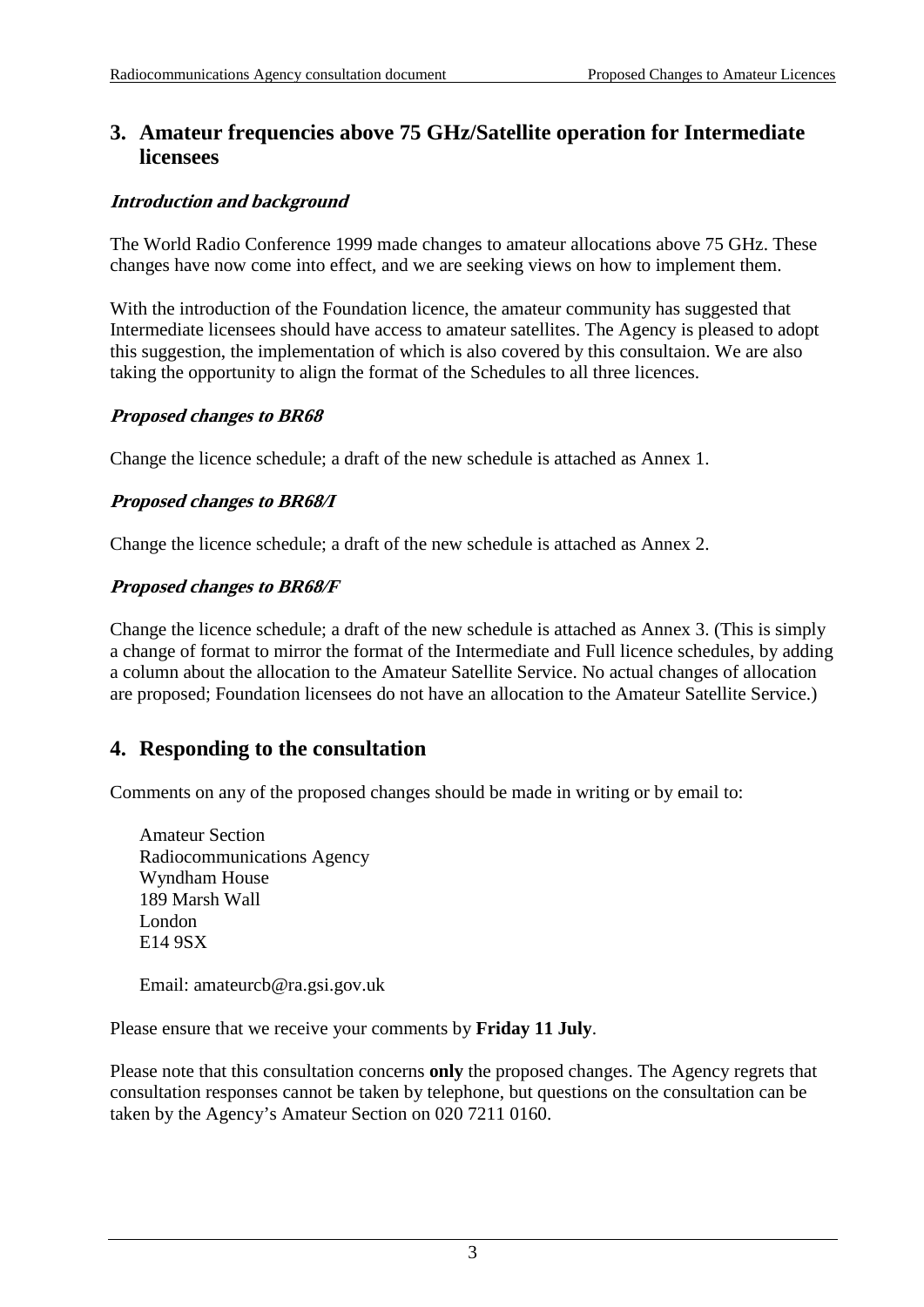#### **The Schedule to Terms, Provisions and Limitations Booklet BR68 (Amateur Radio Licence)**

| $\mathbf{1}$                            | $\overline{c}$                                                                                                       | 3                                              | $\overline{4}$                                                       | 5                                         |
|-----------------------------------------|----------------------------------------------------------------------------------------------------------------------|------------------------------------------------|----------------------------------------------------------------------|-------------------------------------------|
|                                         | <b>Status of Allocations in the United Kingdom to:</b>                                                               | <b>Maximum</b>                                 |                                                                      |                                           |
| <b>Frequency</b><br><b>Bands in MHz</b> | <b>The Amateur Service</b>                                                                                           | <b>The Amateur</b><br><b>Satellite Service</b> | Power level in<br><b>Watts (dB</b><br>relative to 1 W)<br><b>PEP</b> | <b>Mode of</b><br><b>Transmission</b>     |
| 0.1357-0.1378                           | Secondary. Available on the basis of<br>non-interference to other services<br>(inside or outside the United Kingdom) |                                                | $1 W (0 dBW)$ erp                                                    |                                           |
| 1.810-1.830                             | Primary. Available on the basis of non-<br>interference to other services (outside<br>the United Kingdom)            | (not allocated)                                | 400 W (26 dBW)                                                       |                                           |
| 1.830-1.850                             | Primary                                                                                                              |                                                |                                                                      |                                           |
| 1.850-1.950                             | Available on the basis of non-<br>interference to other services (inside or                                          |                                                | 32 W (15 dBW)                                                        |                                           |
| 1.950-2.000                             | outside the United Kingdom)                                                                                          |                                                |                                                                      |                                           |
| 3.500-3.800                             | Primary. Shared with other services                                                                                  |                                                |                                                                      |                                           |
| 7.000-7.100                             | Primary                                                                                                              | Primary                                        |                                                                      | Morse<br>Telephony                        |
| 10.100-10.150                           | Secondary                                                                                                            | (not allocated)                                |                                                                      |                                           |
| 14.000-14.250                           |                                                                                                                      | Primary                                        |                                                                      | <b>RTTY</b><br>Data                       |
| 14.250-14.350                           | Primary                                                                                                              | (not allocated)                                | 400 W (26 dBW)                                                       | Facsimile<br><b>SSTV</b>                  |
| 18.068-18.168                           |                                                                                                                      |                                                |                                                                      |                                           |
| 21.000-21.450                           |                                                                                                                      |                                                |                                                                      |                                           |
| 24.890-24.990                           |                                                                                                                      | Primary                                        |                                                                      |                                           |
| 28.000-29.700                           |                                                                                                                      |                                                |                                                                      |                                           |
| 50.00-51.00                             | Primary. Available on the basis of non-<br>interference to other services outside<br>the United Kingdom              | (not allocated)                                |                                                                      |                                           |
| 51.00-52.00                             | Secondary. Available on the basis of                                                                                 |                                                | 100 W (20 dBW)                                                       |                                           |
| 70.00-70.50                             | non-interference to other services<br>inside or outside the United Kingdom                                           |                                                | 160 W (22 dBW)                                                       |                                           |
| 144.0-146.0                             | Primary                                                                                                              | Primary                                        | 400 W (26 dBW)                                                       |                                           |
| 430.0-431.0                             | Secondary                                                                                                            |                                                |                                                                      |                                           |
| 431.0-432.0                             | Secondary. Not available for use<br>within a 100 km radius of Charing<br>Cross, London<br>(51°30'30'N, 00°07'24'W)   | (not allocated)                                | 40 W (16 dBW)<br>erp                                                 | Morse<br>Telephony<br><b>RTTY</b><br>Data |
| 432.0-435.0                             |                                                                                                                      |                                                |                                                                      | Facsimile<br><b>SSTV</b>                  |
| 435.0-438.0                             | Secondary                                                                                                            | Secondary                                      | 400 W (26 dBW)                                                       | <b>FSTV</b>                               |
| 438.0-440.0                             |                                                                                                                      | (not allocated)                                |                                                                      |                                           |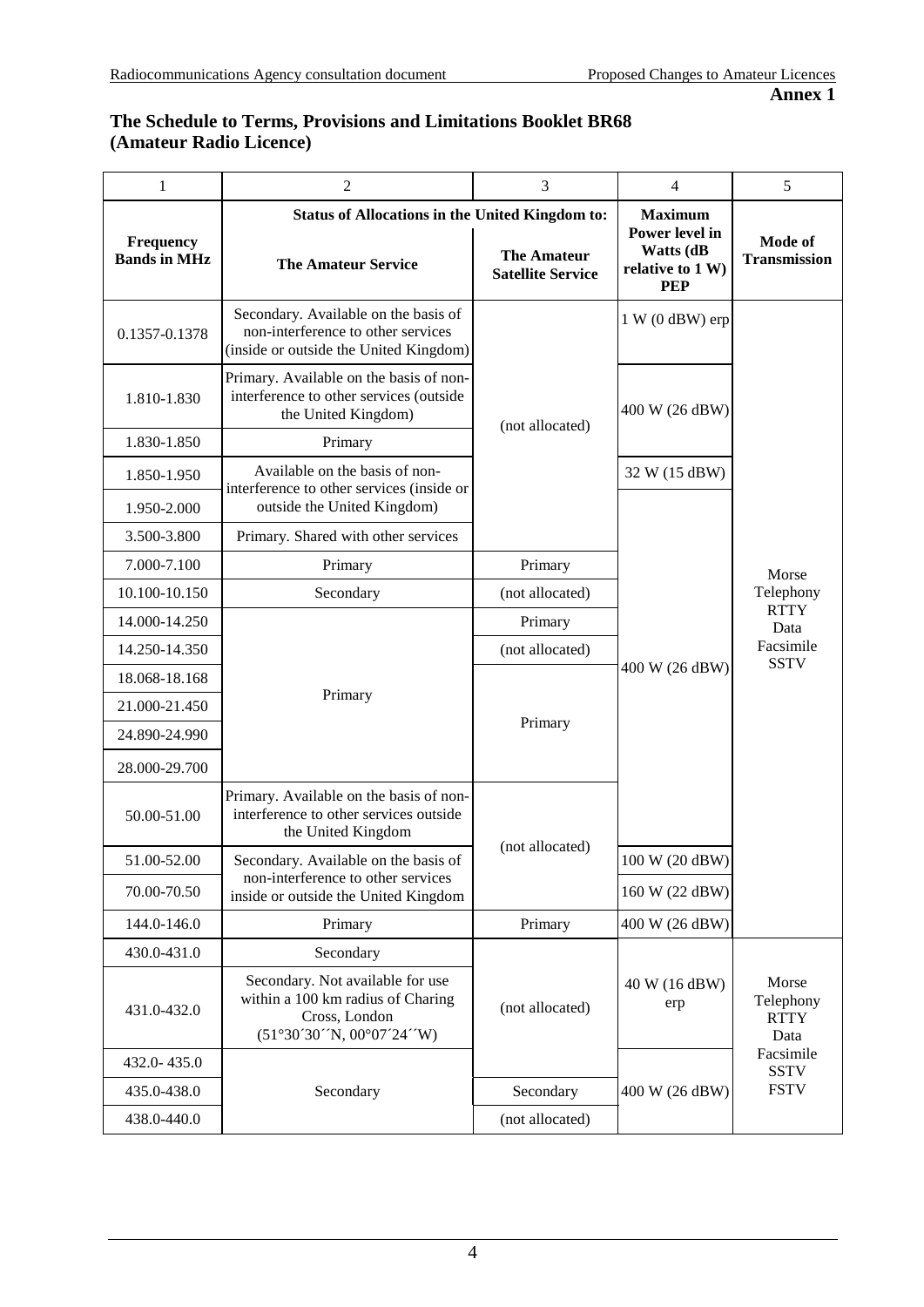| $\mathbf{1}$                     | $\overline{2}$                                                                                                                            | 3                                                                                   | $\overline{4}$                                                                         | 5                                                                                    |
|----------------------------------|-------------------------------------------------------------------------------------------------------------------------------------------|-------------------------------------------------------------------------------------|----------------------------------------------------------------------------------------|--------------------------------------------------------------------------------------|
| Frequency<br><b>Bands in MHz</b> | <b>Status of Allocations in the United Kingdom to</b><br><b>The Amateur Service</b>                                                       | <b>The Amateur Satellite</b><br><b>Service</b>                                      | <b>Maximum</b><br>Power level in<br><b>Watts (dB</b><br>relative to 1 W)<br><b>PEP</b> | <b>Mode of</b><br><b>Transmission</b>                                                |
| 1240-1260                        |                                                                                                                                           | (not allocated)                                                                     |                                                                                        |                                                                                      |
| 1260-1270                        | Secondary                                                                                                                                 | Secondary.<br>Earth to space only                                                   |                                                                                        |                                                                                      |
| 1270-1325                        |                                                                                                                                           | (not allocated)                                                                     |                                                                                        |                                                                                      |
| 2310-2400                        |                                                                                                                                           |                                                                                     |                                                                                        |                                                                                      |
| 2400-2450                        | Secondary. Users must accept<br>interference from ISM users                                                                               | Secondary. Users must accept<br>interference from ISM users                         |                                                                                        |                                                                                      |
| 3400-3475                        |                                                                                                                                           | (not allocated)                                                                     |                                                                                        |                                                                                      |
| 5650-5670                        | Secondary                                                                                                                                 | Secondary.<br>Earth to space only                                                   |                                                                                        | Morse<br>Telephony<br><b>RTTY</b><br>Data<br>Facsimile<br><b>SSTV</b><br><b>FSTV</b> |
| 5670-5680                        |                                                                                                                                           |                                                                                     |                                                                                        |                                                                                      |
| 5755-5765                        |                                                                                                                                           | (not allocated)                                                                     |                                                                                        |                                                                                      |
| 5820-5830                        | Secondary. Users must accept                                                                                                              |                                                                                     |                                                                                        |                                                                                      |
| 5830-5850                        | interference from ISM users                                                                                                               | Secondary. Users must accept<br>interference from ISM users.<br>Space to Earth only | 400 W (26 dBW)                                                                         |                                                                                      |
| 10000-10125                      |                                                                                                                                           | (not allocated)                                                                     |                                                                                        |                                                                                      |
| 10225-10450                      | Secondary                                                                                                                                 |                                                                                     |                                                                                        |                                                                                      |
| 10450-10475                      |                                                                                                                                           |                                                                                     |                                                                                        |                                                                                      |
| 10475-10500                      | (not allocated)                                                                                                                           | Secondary                                                                           |                                                                                        |                                                                                      |
| 24000-24050                      | Primary. Users must accept<br>interference from ISM users                                                                                 | Primary. Users must accept<br>interference from ISM users                           |                                                                                        |                                                                                      |
| 24050-24150                      | Secondary. May only be used<br>with the written consent of the<br>Secretary of State. Users must<br>accept interference from ISM<br>users | (not allocated)                                                                     |                                                                                        |                                                                                      |
| 24150-24250                      | Secondary                                                                                                                                 |                                                                                     |                                                                                        |                                                                                      |
| 47000-47200                      | Primary                                                                                                                                   | Primary                                                                             |                                                                                        |                                                                                      |
| 75500-76000                      | Primary (1)                                                                                                                               | Primary (1)                                                                         |                                                                                        |                                                                                      |
| 76000-77500                      | Secondary                                                                                                                                 | Secondary                                                                           |                                                                                        |                                                                                      |
| 77500-78000                      | Primary                                                                                                                                   | Primary                                                                             |                                                                                        |                                                                                      |
| 78000-79000                      |                                                                                                                                           | (not allocated)                                                                     |                                                                                        |                                                                                      |
| 79000-81000<br>122250-123000     | Secondary                                                                                                                                 | Secondary                                                                           |                                                                                        |                                                                                      |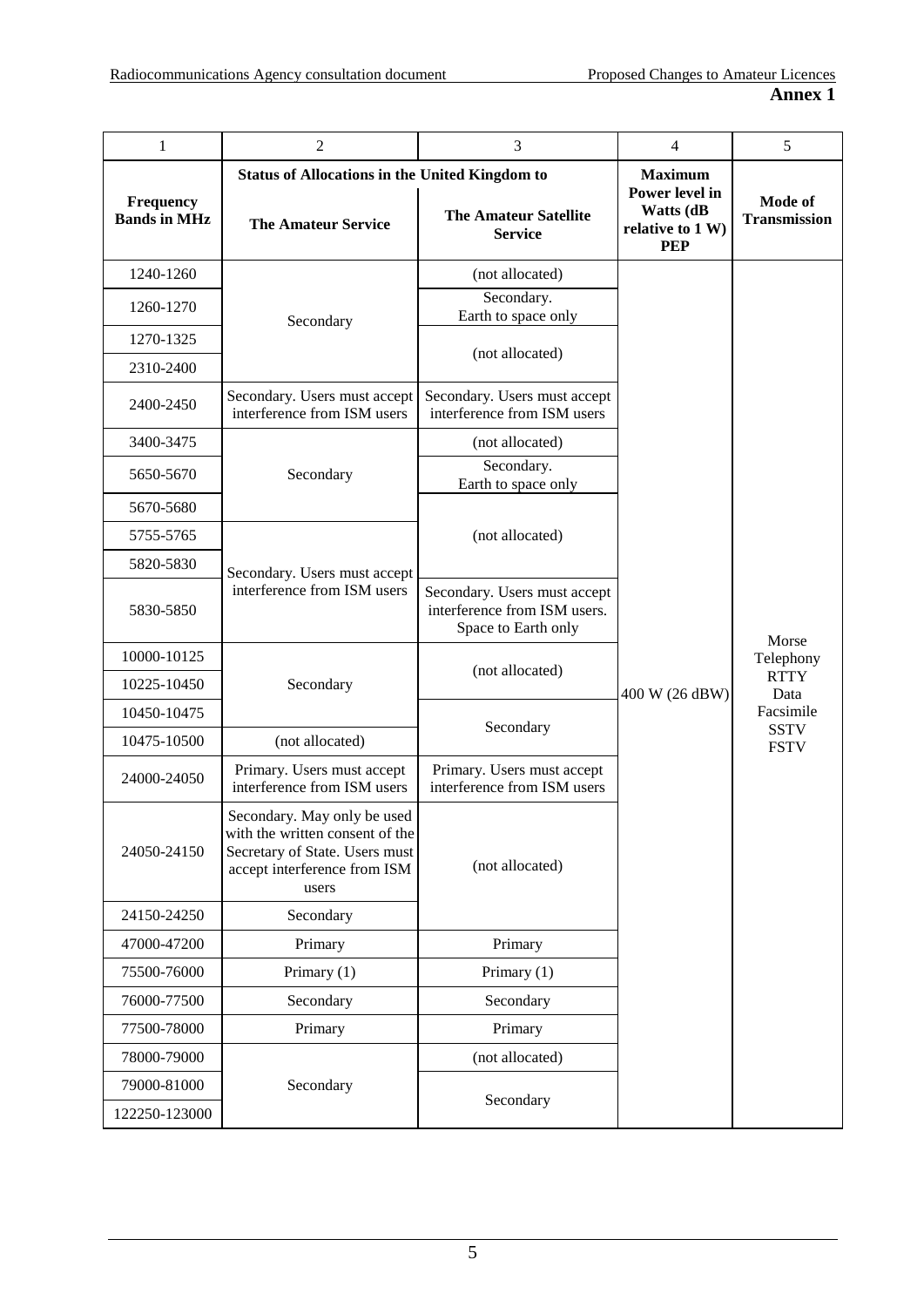|                                         | 2                                                     | 3                                       |                                              |                          |
|-----------------------------------------|-------------------------------------------------------|-----------------------------------------|----------------------------------------------|--------------------------|
| <b>Frequency</b><br><b>Bands in MHz</b> | <b>Status of Allocations in the United Kingdom to</b> |                                         | <b>Maximum</b><br>Power level in             | Mode of                  |
|                                         | <b>The Amateur Service</b>                            | The Amateur<br><b>Satellite Service</b> | Watts (dB)<br>relative to 1 W)<br><b>PEP</b> | <b>Transmission</b>      |
| 134000-136000                           | Primary                                               | Primary                                 | 400 W (26 dBW)                               | Morse                    |
| 136000-141000                           | Secondary                                             | Secondary                               |                                              | Telephony<br><b>RTTY</b> |
| 142000-144000                           | Primary $(1)$                                         | Primary $(1)$                           |                                              | Data<br>Facsimile        |
| 241000-248000                           | Secondary                                             | Secondary                               |                                              | <b>SSTV</b>              |
| 248000 -250000                          | Primary                                               | Primary                                 |                                              | <b>FSTV</b>              |

ISM = Industrial, Scientific and Medical.

(1) Until 31 December 2006.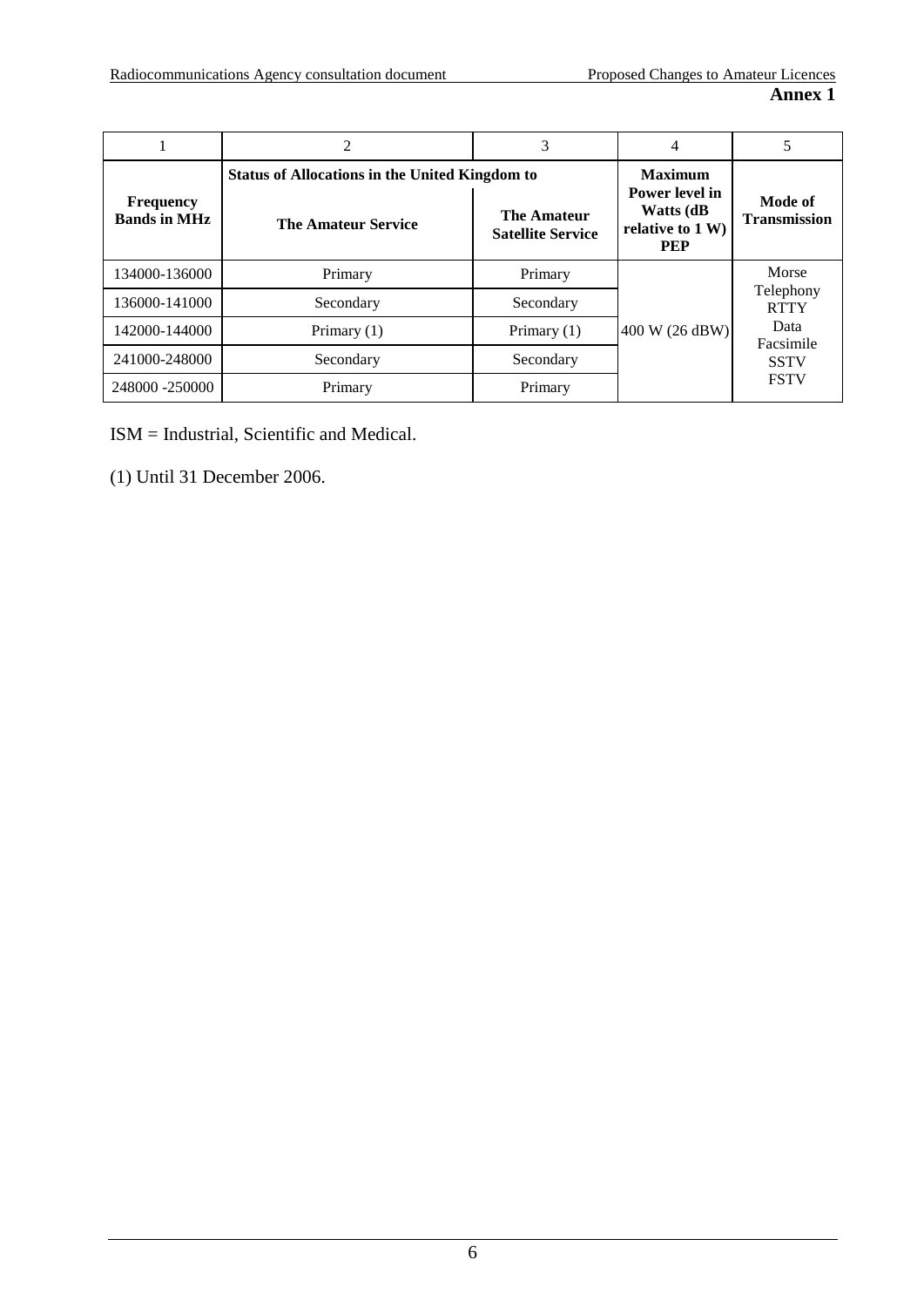#### **The Schedule to Terms, Provisions and Limitations Booklet BR68/I (Amateur Radio (Intermediate) Licence)**

| $\mathbf{1}$                     | $\overline{c}$                                                                                                       | 3                                                      | $\overline{4}$                                                | 5                                         |
|----------------------------------|----------------------------------------------------------------------------------------------------------------------|--------------------------------------------------------|---------------------------------------------------------------|-------------------------------------------|
|                                  |                                                                                                                      | <b>Status of Allocations in the United Kingdom to:</b> |                                                               |                                           |
| Frequency<br><b>Bands in MHz</b> | <b>The Amateur Service</b>                                                                                           | <b>The Amateur</b><br><b>Satellite Service</b>         | Power level in<br>Watts (dB<br>relative to 1 W)<br><b>PEP</b> | Mode of<br><b>Transmission</b>            |
| 0.1357-0.1378                    | Secondary. Available on the basis of<br>non-interference to other services<br>(inside or outside the United Kingdom) |                                                        | $1 W (0 dBW)$ erp                                             |                                           |
| 1.810-1.830                      | Primary. Available on the basis of non-<br>interference to other services (outside<br>the United Kingdom)            | (not allocated)                                        | 50 W (17 dBW)                                                 |                                           |
| 1.830-1.850                      | Primary                                                                                                              |                                                        |                                                               |                                           |
| 1.850-1.950<br>1.950-2.000       | Available on the basis of non-<br>interference to other services (inside or<br>outside the United Kingdom)           |                                                        | 32 W (15 dBW)                                                 |                                           |
| 3.500-3.800                      | Primary. Shared with other services                                                                                  |                                                        |                                                               |                                           |
| 7.000-7.100                      | Primary                                                                                                              | Primary                                                |                                                               |                                           |
| 10.100-10.150                    | Secondary                                                                                                            | (not allocated)                                        |                                                               | Morse<br>Telephony                        |
| 14.000-14.250                    |                                                                                                                      | Primary                                                |                                                               | <b>RTTY</b>                               |
| 14.250-14.350                    | Primary                                                                                                              | (not allocated)                                        |                                                               | Data<br>Facsimile                         |
| 18.068-18.168                    |                                                                                                                      |                                                        |                                                               | <b>SSTV</b>                               |
| 21.000-21.450                    |                                                                                                                      |                                                        | 50 W (17 dBW)                                                 |                                           |
| 24.890-24.990                    |                                                                                                                      | Primary                                                |                                                               |                                           |
| 28.000-29.700                    |                                                                                                                      |                                                        |                                                               |                                           |
| 50.00-51.00                      | Primary. Available on the basis of non-<br>interference to other services outside<br>the United Kingdom              |                                                        |                                                               |                                           |
| 51.00-52.00                      | Secondary. Available on the basis of                                                                                 | (not allocated)                                        |                                                               |                                           |
| 70.00-70.50                      | non-interference to other services<br>inside or outside the United Kingdom                                           |                                                        |                                                               |                                           |
| 144.0-146.0                      | Primary                                                                                                              | Primary                                                |                                                               |                                           |
| 430.0-431.0                      | Secondary                                                                                                            |                                                        |                                                               |                                           |
| 431.0-432.0                      | Secondary. Not available for use<br>within a 100 km radius of Charing<br>Cross, London<br>(51°30'30'N, 00°07'24'W)   | (not allocated)                                        | 40 W (16 dBW)<br>erp                                          | Morse<br>Telephony<br><b>RTTY</b><br>Data |
| 432.0-435.0                      |                                                                                                                      |                                                        |                                                               | Facsimile<br><b>SSTV</b>                  |
| 435.0-438.0                      | Secondary                                                                                                            | Secondary                                              | 50 W<br>(17 dBW)                                              | <b>FSTV</b>                               |
| 438.0-440.0                      |                                                                                                                      | (not allocated)                                        |                                                               |                                           |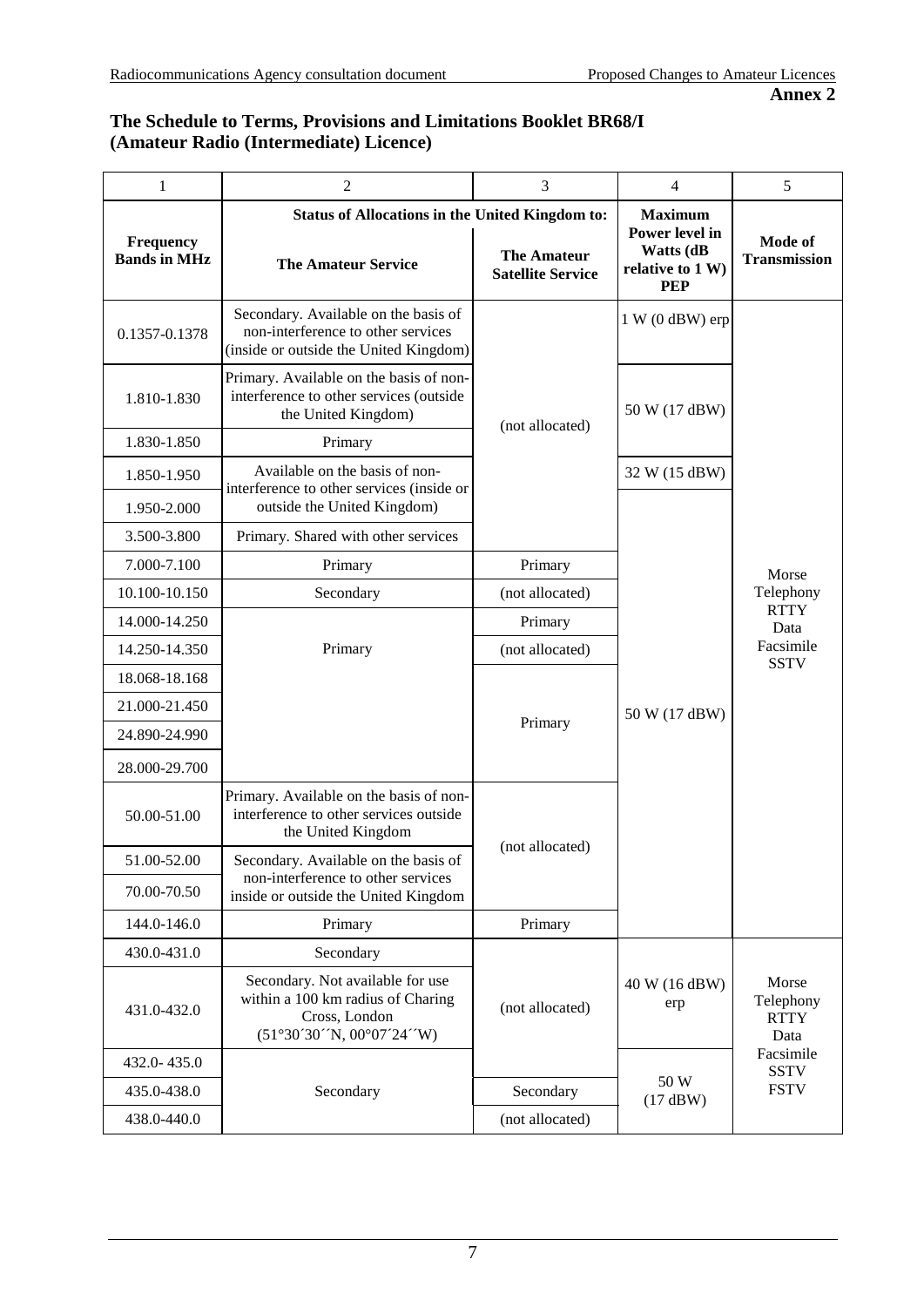| $\mathbf{1}$                     | 2                                                                                                                                         | 3                                                                                   | $\overline{4}$                                                                  | 5                                                                                    |
|----------------------------------|-------------------------------------------------------------------------------------------------------------------------------------------|-------------------------------------------------------------------------------------|---------------------------------------------------------------------------------|--------------------------------------------------------------------------------------|
| Frequency<br><b>Bands in MHz</b> | <b>Status of Allocations in the United Kingdom to</b><br><b>The Amateur Service</b>                                                       | <b>The Amateur Satellite</b><br><b>Service</b>                                      | <b>Maximum</b><br>Power level in<br>Watts (dB<br>relative to 1 W)<br><b>PEP</b> | Mode of<br><b>Transmission</b>                                                       |
| 1240-1260                        |                                                                                                                                           | (not allocated)                                                                     |                                                                                 |                                                                                      |
| 1260-1270                        | Secondary                                                                                                                                 | Secondary.<br>Earth to space only                                                   |                                                                                 |                                                                                      |
| 1270-1325                        |                                                                                                                                           | (not allocated)                                                                     |                                                                                 |                                                                                      |
| 2310-2400                        |                                                                                                                                           |                                                                                     |                                                                                 |                                                                                      |
| 2400-2450                        | Secondary. Users must accept<br>interference from ISM users                                                                               | Secondary. Users must accept<br>interference from ISM users                         |                                                                                 |                                                                                      |
| 3400-3475                        |                                                                                                                                           | (not allocated)                                                                     |                                                                                 |                                                                                      |
| 5650-5670                        | Secondary                                                                                                                                 | Secondary.<br>Earth to space only                                                   |                                                                                 |                                                                                      |
| 5670-5680                        |                                                                                                                                           |                                                                                     |                                                                                 |                                                                                      |
| 5755-5765                        |                                                                                                                                           | (not allocated)                                                                     |                                                                                 |                                                                                      |
| 5820-5830                        | Secondary. Users must accept                                                                                                              |                                                                                     | 50 W<br>(17 dBW)                                                                | Morse<br>Telephony<br><b>RTTY</b><br>Data<br>Facsimile<br><b>SSTV</b><br><b>FSTV</b> |
| 5830-5850                        | interference from ISM users                                                                                                               | Secondary. Users must accept<br>interference from ISM users.<br>Space to Earth only |                                                                                 |                                                                                      |
| 10000-10125                      |                                                                                                                                           | (not allocated)                                                                     |                                                                                 |                                                                                      |
| 10225-10450                      | Secondary                                                                                                                                 |                                                                                     |                                                                                 |                                                                                      |
| 10450-10475                      |                                                                                                                                           | Secondary                                                                           |                                                                                 |                                                                                      |
| 10475-10500                      | (not allocated)                                                                                                                           |                                                                                     |                                                                                 |                                                                                      |
| 24000-24050                      | Primary. Users must accept<br>interference from ISM users                                                                                 | Primary. Users must accept<br>interference from ISM users                           |                                                                                 |                                                                                      |
| 24050-24150                      | Secondary. May only be used<br>with the written consent of the<br>Secretary of State. Users must<br>accept interference from ISM<br>users | (not allocated)                                                                     |                                                                                 |                                                                                      |
| 24150-24250                      | Secondary                                                                                                                                 |                                                                                     |                                                                                 |                                                                                      |
| 47000-47200                      | Primary                                                                                                                                   | Primary                                                                             |                                                                                 |                                                                                      |
| 75500-76000                      | Primary (1)                                                                                                                               | Primary (1)                                                                         |                                                                                 |                                                                                      |
| 142000-144000                    | Primary (1)                                                                                                                               | Primary                                                                             |                                                                                 |                                                                                      |
| 248000-250000                    | Primary                                                                                                                                   | Primary                                                                             |                                                                                 |                                                                                      |

ISM = Industrial, Scientific and Medical.

(1) Until 31 December 2006.